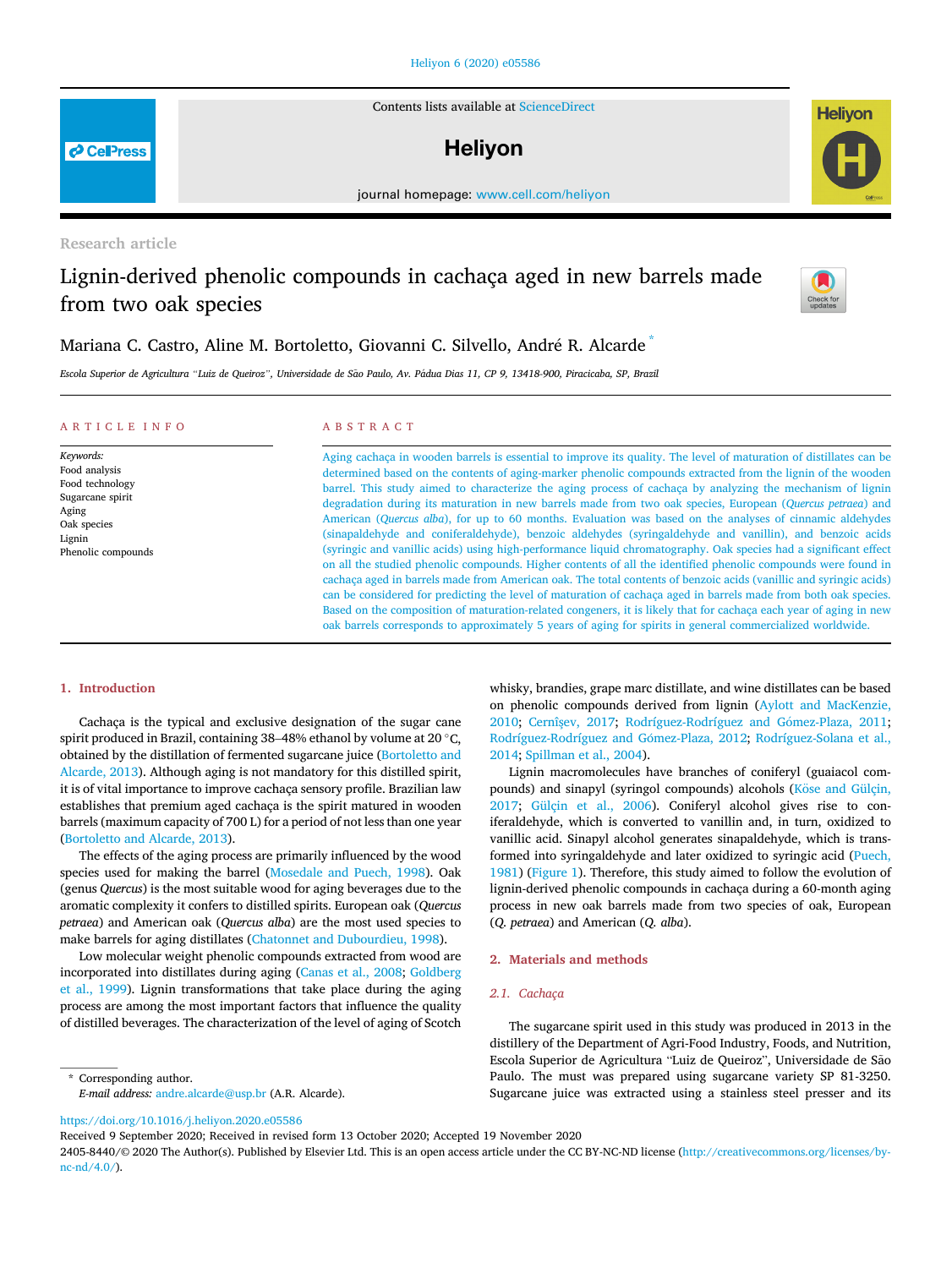<span id="page-1-0"></span>

Figure 1. Transformations of lignin-derived aromatic compounds during the aging process of distilled spirits.

concentration was adjusted to  $18^{\circ}$ Bx using potable water for dilution. Fermentation was performed in 1,500-L tanks using Saccharomyces cerevisiae strain CA-11 (LNF Latino Americana, Bento Gonçalves, RS, Brazil) for 24 h at 30  $^{\circ}$ C. Double distillation was carried out in a 1,000-L copper pot still [\(Alcarde et al., 2012\)](#page-6-14). In the first distillation, alcohol was extracted from the wine until the distillate in the condenser outlet had approximately 1% ethanol (v/v), measured using an alcohol meter, resulting in a distillate fraction named phlegma. This fraction underwent

<span id="page-1-1"></span>Table 1. Retention time (RT), detection limit (DL), and quantification limit (QL) of maturation-related congeners and correlation coefficients (a, b,  $r^2$ ) of the calibration curves for cachaça aged for up to 60 months in new oak barrels.

| $\sim$          |            |                 |           |         |           |       |
|-----------------|------------|-----------------|-----------|---------|-----------|-------|
| Compound        | $RT$ (min) | $DL$ (mg/ $L$ ) | QL (mg/L) | a       | b         |       |
| Vanillic acid   | 24.02      | 0.05            | 0.16      | 1262.14 | 256.66    | 0.998 |
| Syringic acid   | 26.61      | 0.03            | 0.10      | 2427.27 | $-103.23$ | 0.998 |
| Vanillin        | 27.09      | 0.03            | 0.07      | 3111.94 | $-86.94$  | 0.999 |
| Syringaldehyde  | 29.17      | 0.05            | 0.17      | 1078.18 | 340.49    | 0.996 |
| Coniferaldehyde | 34.81      | 0.02            | 0.07      | 4549.27 | 147.16    | 0.998 |
| Synapaldehyde   | 35.87      | 0.03            | 0.09      | 3216.12 | 101.88    | 0.995 |
|                 |            |                 |           |         |           |       |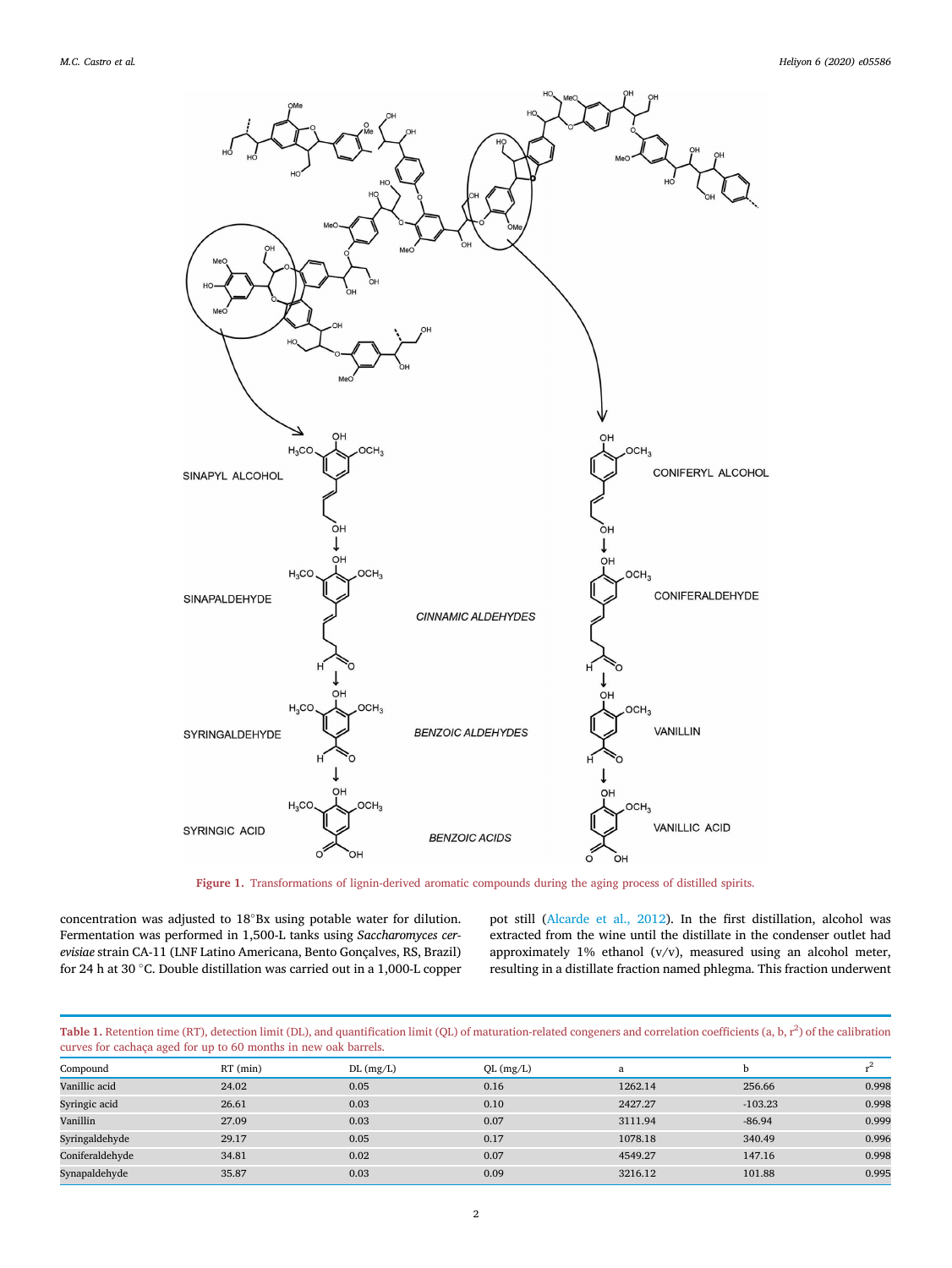the second distillation, resulting in the following fractions: "head" (1.5% of the boiler useful volume), "heart" (distillate fraction recovered after "head" and until the distillate fraction in the condenser outlet had 60% ethanol v/v) and "tail" (distillate fraction recovered after "heart" and until the distillate fraction in the condenser outlet had  $1\%$  ethanol  $v/v$ ). The "heart" distillate fraction characterizes the Brazilian double-distilled sugarcane spirit, i.e. the cachaça.

## 2.2. Aging

Double-distilled cachaça (63.5% ethanol v/v) was aged at room temperature (22  $\pm$  3 °C), 55  $\pm$  10% relative humidity, and protected from vibrations, for 60 months, in triplicates, in new medium toasted (240 °C for 12 min) 225-L barrels made from two oak species, European and Amercian (Tonelleries de Bourgogne, Meursault, France). Aliquots of 25 mL were collected at the same level from the center of the barrels at 3, 6, 12, 18, 24, 36, 48, and 60 months of aging for analyses of maturationrelated congeners.

## 2.3. Analysis

Aging congeners were analysed using high-performance liquid chromatography (HPLC) in a Shimadzu equipment, model LC-10 AD (Tokyo, Japan), with two Shimadzu LC-20 AD pumps, an ultraviolet (UV)–visible detector Shimadzu SPD-20A, a system controller CBM-20A, and an automated injection system (20 μL) with gradient elution ([Bortoletto and](#page-6-0) [Alcarde, 2013\)](#page-6-0). The standards used in this study were vanillin, vanillic acid, syringaldehyde, sinapaldehyde, syringic acid, and coniferaldehyde, all from Sigma-Aldrich (St. Louis, MO, USA), purity >99%. Calibration curves were obtained for standard mixtures with contents ranging from 0.5 to 30.0 mg/L for phenolic aldehydes and from 0.5 to 20.0 mg/L for phenolic acids [\(Table 1\)](#page-1-1). Analyses using HPLC had two mobile phases composed of water/acetic acid (98/2, v/v) and methanol/water/acetic acid (70/28/2, v/v/v) at a flow rate of 1.25 mL/min. A pre-column Shimadzu VP-ODS (1 cm  $\times$  4.6 µm) and a C18 reversed-phase column model Shimpack VP-ODS (4.6 mm, 25 cm  $\times$  5 µm) thermostabilized at 40 C were used. The UV detector was programmed to operate at variable wavelengths. The samples were previously filtered using a Millex-HV filter with polyvinylidene difluoride membrane (13 mm diameter, 0.45 μm pore size).

Statistical analyses were carried out applying analysis of variance (ANOVA) and the Statistical Analysis System, version 9.3. The means of the results obtained from triplicate analyses were compared using the Tukey's test ( $p < 0.05$ ).

## 3. Results and discussion

## 3.1. Lignin-derived phenolic compounds

Both oak species conferred all the studied phenolic compounds to aged cachaça. The highest contents of all the identified phenolic compounds (cinnamic aldehydes, benzoic aldehydes, and benzoic acids) were found in cachaça aged in barrels made from American oak compared to those obtained for cachaça matured in European oak barrels. Syringaldehyde and benzoic acids were the main low molecular weight compounds in barrel-aged cachaça, regardless of the oak species used to produce the barrels.

The contents of cinnamic aldehydes (sinapaldehyde and coniferaldehyde) increased until 6 months of aging, and then decreased until 18 months, in cachaça matured in barrels made from both oak species ([Figure 2A](#page-2-0)), probably due to oxidation to their respective benzoic aldehydes. From 18 months until the end of the aging time, the contents of cinnamic aldehydes remained steady for cachaça aged in barrels made from both oak species. Cachaça aged in American oak barrels exhibited higher contents of cinnamic aldehydes during the whole aging period, except for the samples analyzed at 60 months of aging.

<span id="page-2-0"></span>

Figure 2. Evolution of the contents of A: cinnamic aldehydes (sinapaldehyde and coniferaldehyde), B: benzoic aldehydes (syringaldehyde and vanillin), C: benzoic acids (syringic and vanillic acids), during the 60-month aging process of cachaça in new barrels made from two oak species, European (Quercus petraea) and American (Quercus alba). Error bars represent standard deviation of independent triplicates.

In contrast, the contents of benzoic aldehydes (syringaldehyde and vanillin) increased until 48 months of aging, and then decreased until 60 months, in cachaça aged in barrels made from both oak species ([Figure 2](#page-2-0)B), possibly because they were transformed into their respective benzoic acids. The contents of benzoic aldehydes in cachaça aged in American oak barrels were approximately twice as high as those found in cachaça aged in European oak barrels considering the whole aging period. In aged wine distillates, it has been shown that the contents of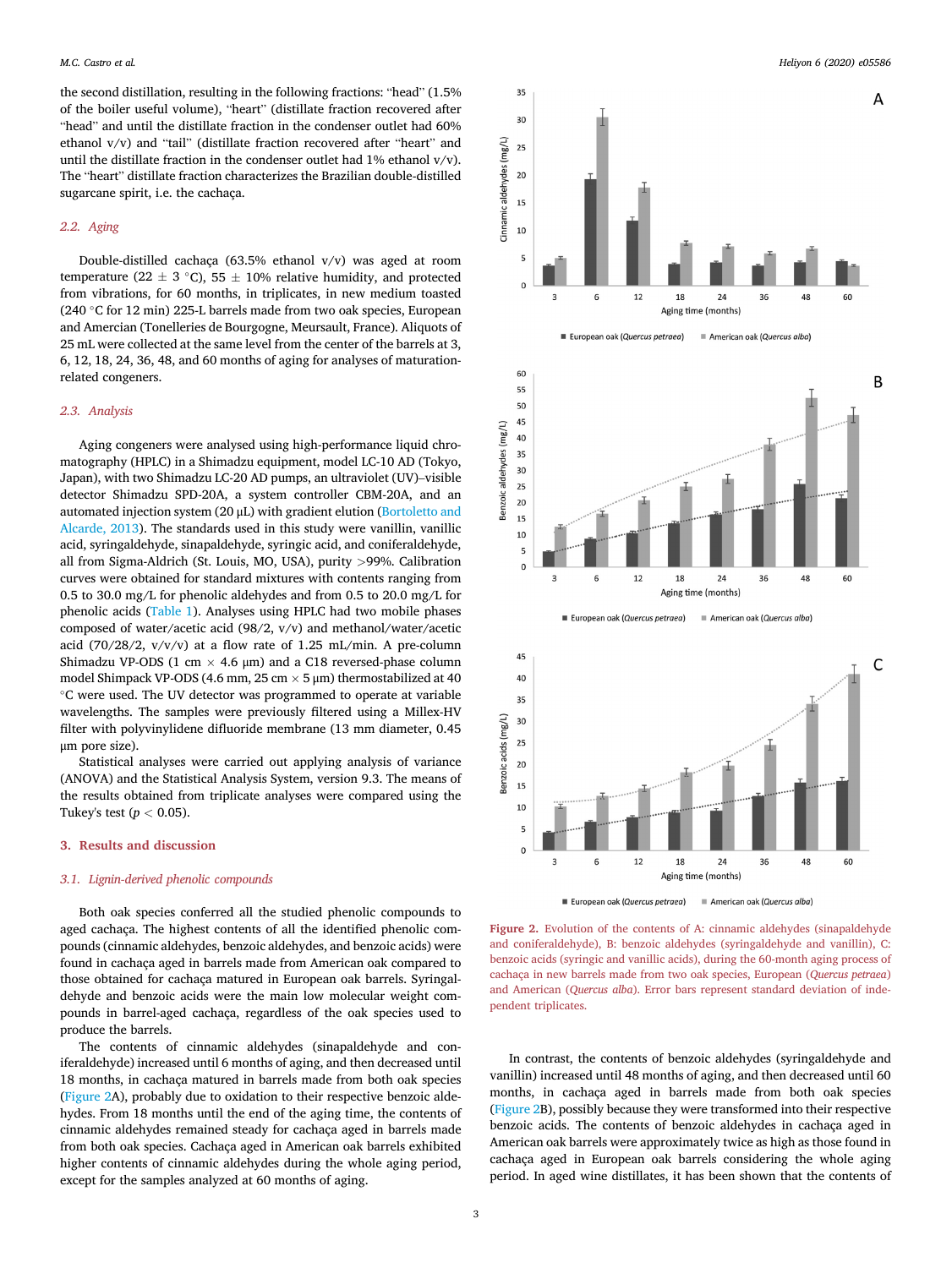<span id="page-3-0"></span>

Figure 3. Ratio of syringic acid to vanillic acid in cachaça aged for 60 months in new barrels made from two oak species, European (Quercus petraea) and American (Quercus alba). Error bars represent standard deviation of independent triplicates.

cinnamic aldehydes decrease, while the contents of benzoic aldehydes increase with aging time from 1 to 50 years (Cernîş[ev, 2017\)](#page-6-6).

The total contents of benzoic acids (syringic and vanillic acids) increased with the aging time [\(Figure 2](#page-2-0)C) in cachaça aged in barrels made from both oak species. Nevertheless, the increment in the contents of benzoic acids during the aging process of cachaça matured in American oak barrels was more pronounced.

Aromatic acids have been considered the main quality markers for aged wine distillates, and in those aged for more than 20 years, the contents of benzoic acids increased continuously, reaching 12.8 mg/L ([Cernî](#page-6-6)s[ev, 2017](#page-6-6)). Similar values of total benzoic acids were found in cachaça aged in barrels made from European oak for 36 months in the present study (12.67 mg/L). The highest contents of these compounds in cachaça aged in European oak barrels were detected in the samples aged for 60 months (16.18 mg/L). Cachaça matured in Amercian oak barrels contained 41.03 mg/L benzoic acids after 60 months of aging.

#### 3.2. Ratios of aging markers

The ratio of syringic acid to vanillic acid increased with the aging time in cachaça aged in barrels made from both oak species [\(Figure 3\)](#page-3-0). In cachaça matured in European oak barrels, the content of vanillic acid was higher than that of syringic acid (syringic acid/vanillic acid increased from 0.14 to 0.61) up to 24 months. At 36 months, these samples exhibited equal contents of both benzoic acids, whereas after 48 and 60 months, a prevalence of syringic acid (syringic acid/vanillic acid between 1.06 and 1.17) was registered [\(Figure 3\)](#page-3-0).

The samples of cachaça aged in American oak barrels exhibited higher content of vanillic acid than that of syringic acid (syringic acid/ vanillic acid increased from 0.26 to 0.77) up to 36 months. At 48 months, these samples displayed equal contents of both benzoic acids, while at 60 months, a prevalence of vanilllic acid (syringic acid/vanillic acid 0.85) was observed once again [\(Figure 3](#page-3-0)).

<span id="page-3-1"></span>Table 2. Content of lignin-derived compounds in cachaça aged for 60 months in new barrels made from two oak species, European oak (Quercus petraea) and American oak (Quercus alba). Errors represent standard deviation of independent triplicates.

|                         |            | Aging period (months) |                  |                  |                  |                  |                  |                  |                  |
|-------------------------|------------|-----------------------|------------------|------------------|------------------|------------------|------------------|------------------|------------------|
|                         |            | 3                     | 6                | 12               | 18               | 24               | 36               | 48               | 60               |
| Coniferaldehyde         | Q. petraea | $1.68 \pm 0.04$       | $6.79 \pm 0.14$  | $1.97 \pm 0.09$  | $1.81 \pm 0.08$  | $1.72 \pm 0.06$  | $1.29 \pm 0.02$  | $1.42 \pm 0.03$  | $1.80 \pm 0.07$  |
|                         | Q. alba    | $2.04 \pm 0.08$       | $9.84 \pm 0.30$  | $3.82 \pm 0.12$  | $2.74 \pm 0.08$  | $2.66 \pm 0.08$  | $2.16 \pm 0.06$  | $2.76 \pm 0.08$  | $2.44 \pm 0.05$  |
| Vanillin                | Q. petraea | $0.83 \pm 0.02$       | $2.45 \pm 0.09$  | $3.33 \pm 0.11$  | $4.20 \pm 0.12$  | $5.31 \pm 0.18$  | $6.14 \pm 0.25$  | $7.82 \pm 0.31$  | $6.95 \pm 0.29$  |
|                         | Q. alba    | $3.58 \pm 0.12$       | $4.91 \pm 0.17$  | $5.62 \pm 0.20$  | $6.63 \pm 0.26$  | $7.89 \pm 0.30$  | $8.12 \pm 0.32$  | $10.08 \pm 0.41$ | $9.44 \pm 0.46$  |
| Vanillic acid           | Q. petraea | $3.74 \pm 0.13$       | $4.82 \pm 0.17$  | $5.34 \pm 0.16$  | $5.52 \pm 0.25$  | $5.79 \pm 0.28$  | $6.34 \pm 0.23$  | $7.29 \pm 0.26$  | $7.84 \pm 0.29$  |
|                         | Q. alba    | $8.17 \pm 0.35$       | $9.92 \pm 0.45$  | $10.45 \pm 0.44$ | $12.56 \pm 0.56$ | $12.76 \pm 0.51$ | $13.89 \pm 0.59$ | $17.26 \pm 0.65$ | $22.17 \pm 0.91$ |
| Guaiacol-type compounds | Q. petraea | $6.25 \pm 0.19$       | $14.06 \pm 0.40$ | $10.64 \pm 0.36$ | $11.53 \pm 0.45$ | $12.82 \pm 0.52$ | $13.77 \pm 0.50$ | $16.53 \pm 0.60$ | $16.59 \pm 0.65$ |
|                         | Q. alba    | $13.79 \pm 0.55$      | $24.67 \pm 0.92$ | $19.89 \pm 0.76$ | $21.93 \pm 0.90$ | $23.31 \pm 0.99$ | $24.17 \pm 0.97$ | $30.10 \pm 1.14$ | $34.05 \pm 1.42$ |
| Sinapaldehyde           | Q. petraea | $1.98 \pm 0.10$       | $12.55 \pm 0.50$ | $9.86 \pm 0.44$  | $2.12 \pm 0.09$  | $2.52 \pm 0.10$  | $2.37 \pm 0.09$  | $2.84 \pm 0.11$  | $2.66 \pm 0.12$  |
|                         | Q. alba    | $3.00 \pm 0.11$       | $20.68 \pm 086$  | $14.00 \pm 0.51$ | $5.00 \pm 0.21$  | $4.47 \pm 0.18$  | $3.71 \pm 0.12$  | $3.97 \pm 0.15$  | $1.21 \pm 0.04$  |
| Syringaldehyde          | Q. petraea | $4.02 \pm 0.13$       | $6.32 \pm 0.21$  | $7.28 \pm 0.31$  | $9.40 \pm 0.37$  | $11.03 \pm 0.45$ | $11.81 \pm 0.43$ | $17.98 \pm 0.81$ | $14.44 \pm 0.69$ |
|                         | Q. alba    | $8.98 \pm 0.34$       | $11.68 \pm 0.48$ | $15.11 \pm 0.71$ | $18.45 \pm 0.77$ | $19.53 \pm 0.91$ | $29.95 \pm 1.14$ | $42.44 \pm 1.88$ | $37.76 \pm 1.36$ |
| Syringic acid           | Q. petraea | $0.52 \pm 0.01$       | $1.84 \pm 0.07$  | $2.39 \pm 0.09$  | $3.34 \pm 0.10$  | $3.49 \pm 0.10$  | $6.33 \pm 0.27$  | $8.54 \pm 0.35$  | $8.34 \pm 0.36$  |
|                         | Q. alba    | $2.10 \pm 0.07$       | $2.78 \pm 0.09$  | $3.98 \pm 0.16$  | $5.60 \pm 0.18$  | $6.98 \pm 0.28$  | $10.64 \pm 0.37$ | $16.84 \pm 0.73$ | $18.86 \pm 0.81$ |
| Syringol-type compounds | Q. petraea | $6.52 \pm 0.24$       | $20.71 \pm 0.78$ | $19.53 \pm 0.84$ | $14.86 \pm 0.56$ | $17.04 \pm 0.65$ | $20.51 \pm 0.79$ | $29.36 \pm 1.27$ | $25.44 \pm 1.17$ |
|                         | Q. alba    | $14.08 \pm 0.57$      | $35.14 \pm 1.43$ | $33.09 \pm 1.38$ | $29.05 \pm 1.16$ | $30.98 \pm 1.37$ | $44.30 \pm 1.63$ | $63.25 \pm 2.76$ | $57.83 \pm 2.21$ |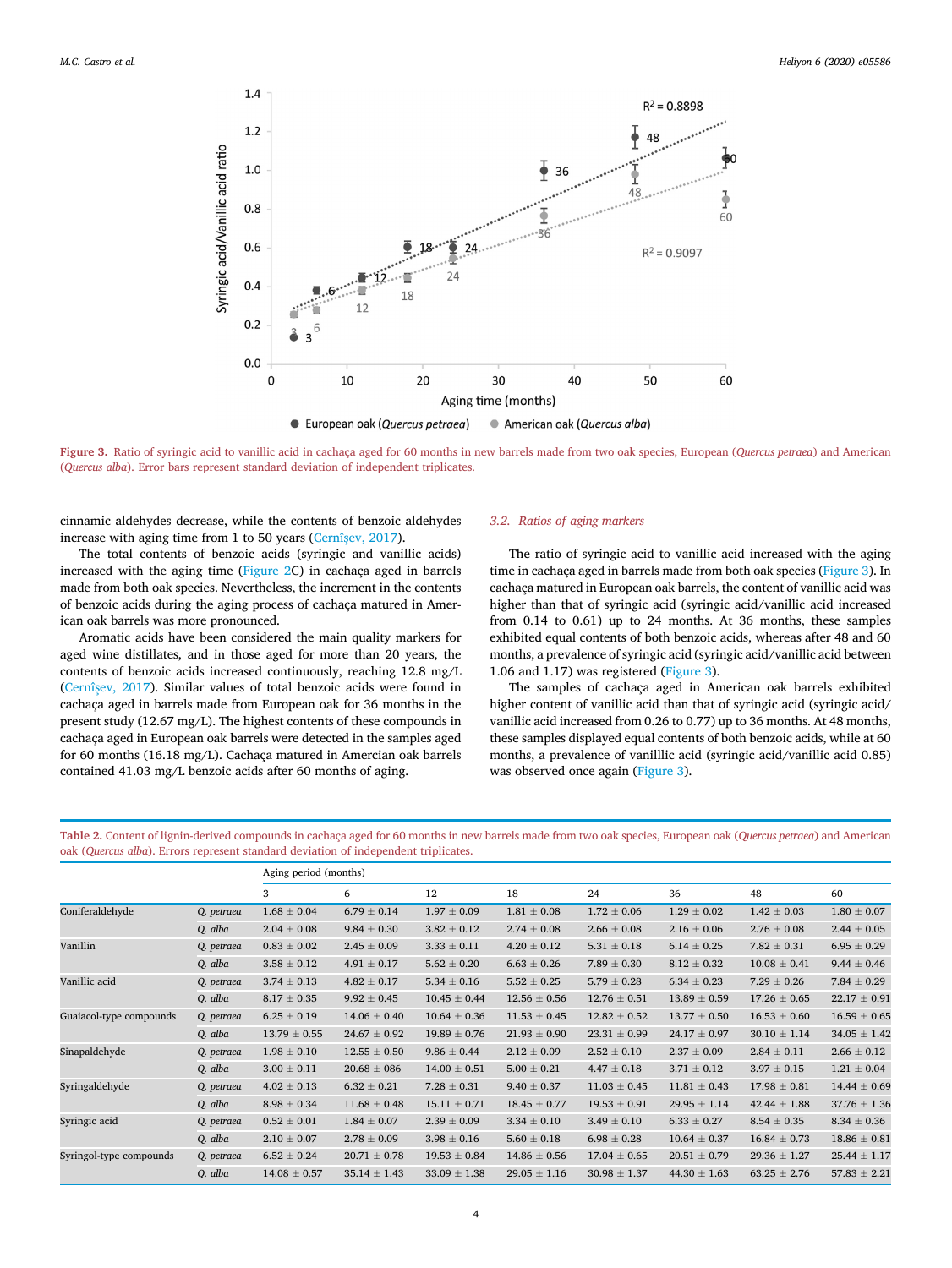<span id="page-4-0"></span>

Figure 4. Total content of benzoic acids (syringic and vanillic acids) versus A: total content of guaiacol-type compounds (coniferaldehyde, vanillin and vanillic acid), versus B: total content of syringol-type compounds (sinapaldehyde, syringaldehyde and syringic acid) in cachaça aged for 60 months in new barrels made from two oak species, European (Quercus petraea) and American (Quercus alba). Error bars represent standard deviation of independent triplicates.

The ratio of syringic acid to vanillic acid can be taken into consideration for characterizing the age of distillates. Cognacs aged for up to 2 years displayed prevalence of vanillic acid (syringic acid/vanillic acid from 0.67 to 0.89). Conversely, cognacs aged for 10–30 years exhibited higher content of syringic than vanillic acid (syringic acid/vanillic acid between 1.19 and 1.40) [\(Viriot et al., 1993\)](#page-6-15). In grape marc distillates aged for 4 years in barrels made from European and American oak, this ratio was 1.50 and 1.48, respectively [\(Rodríguez-Solana et al., 2014\)](#page-6-9).

The ratio of syringaldehyde to vanillin may also indicate the level of maturation of aged distillates (Gómez-Cordové[s et al., 1997](#page-6-16); [Puech and](#page-6-17) [Moutounet, 1992\)](#page-6-17). In most distillates aged in oak barrels, this ratio is generally near 2, ranging from 1.4 to 2.5 [\(Canas et al., 2013](#page-6-18); [Canas et al.,](#page-6-19) [2004;](#page-6-19) [Cernîs](#page-6-6)[ev, 2017](#page-6-6); [MacNamara et al., 2001](#page-6-20); [Rodríguez-Solana et al.,](#page-6-9) [2014;](#page-6-9) [van Jaarsveld et al., 2009\)](#page-6-21), denoting a possible correlation between the oxidation and transformation of these aldehydes. In this study, the ratio of syringaldehyde to vanillin ranged from 1.92 to 2.58 in cachaça aged in barrels made from European oak between 6 and 60 months, and from 2.38 to 4.00 in cachaça aged in American oak barrels during the whole aging time, pointing to the prevalence of compounds derived from sinapyl alcohol.

In addition, the relationship between benzoic aldehydes (vanillin and syringaldehyde) and cinnamic aldehydes (coniferaldehyde and sinapaldehyde) allowed the differentiation of the type of wood (chestnut or oak) used in the aging process of wine brandies ([Canas et al., 2004\)](#page-6-19). Orujo aged in American oak barrels had the highest ratio of benzoic aldehydes to cinnamic aldehydes (1.95), whereas in the beverage aged in European oak barrels this ratio was 0.79. Similar values were observed in orujo aged in barrels made from European oak of different origins, ranging from 0.84 to 1.07 ([Rodríguez-Solana et al., 2014\)](#page-6-9). In the present study, the relationship between these aldehyde families was higher for cachaça aged in American oak barrels, ranging from 6.49 to 12.93 after <sup>36</sup>–60 months of aging, while in cachaça aged in barrels made from European oak, it ranged from 4.80 to 6.06 considering the same aging time.

### 3.3. Guaiacol-type and syringol-type compounds

The highest contents of guaiacol-type and syringol-type compounds were found in cachaça aged in American oak barrels. The total contents of oxidation products deriving from coniferyl alcohol (guaiacol-type compounds) and sinapyl alcohol (syringol-type compounds) increased during aging [\(Table 2](#page-3-1)). However, the increment in the contents of these compounds was not constant during the aging period. For both oak species, the total contents of guaiacol-type compounds decreased from 6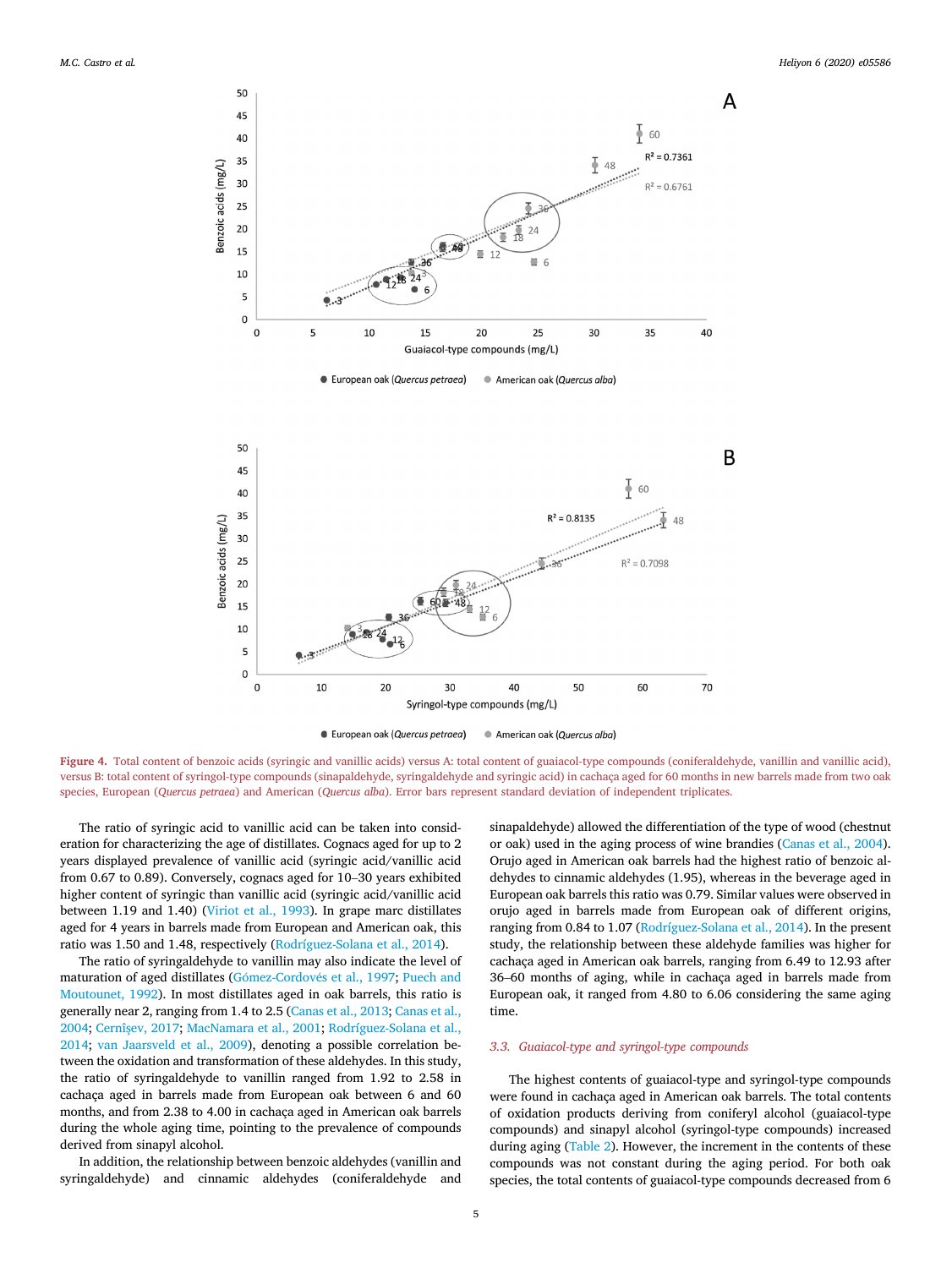<span id="page-5-0"></span>

■ European oak (Quercus petraea) American oak (Quercus alba)

Figure 5. Evolution of total contents of the analyzed phenolic aldehydes and acids during the 60-month aging process of cachaça in new barrels made from two oak species, European (Quercus petraea) and American (Quercus alba). Error bars represent standard deviation of independent triplicates.

to 12 months and then increased up to 60 months. In addition, the total contents of syringol-type compounds in cachaça aged in both oak species also decreased from 12 to 18 months and then increased up to 48 months, decreasing until the end of the aging period. The decrease in these aromatic compounds is due to chemical transformations of benzoic acids such as esterification, demethylation, decarboxylation, condensation, and conversion into volatile phenols, reactions that have also been reported for wine distillates aged for more than 20 years (Cernîş[ev, 2017\)](#page-6-6), or even because of other complex transformations of lignin-derived phenolic compounds [\(Viriot et al., 1993](#page-6-15)).

In wine distillates aged for up to 50 years, the total contents of guaiacol-type and syringol-type compounds increased during the maturation process, with higher contents of the latter (syringol-type/guaiacoltype compounds ranging from 1.60 to 2.09) (Cernîş[ev, 2017\)](#page-6-6). Similarly, the contents of syringol-type compounds were higher than those of guaiacol-type compounds in grape mark distillates aged for 5–6 years in European oak and in American oak barrels, with ratios of syringol-type to guaiacol-type compounds of 1.18 and 1.96, respectively ([Rodríguez-So](#page-6-9)[lana et al., 2014\)](#page-6-9).

In this study, the composition of barrel-aged cachaça also showed prevalence of syringol-type compounds during the whole aging period, with the ratio of syringol-type to guaiacol-type compounds ranging from 1.33 to 1.84 for the samples aged in European oak barrels from 6 months on. Cachaça aged in barrels made from American oak exhibited ratios of syringol-type to guaiacol-type compounds ranging from 1.32 to 2.10 from 6 months of aging on.

The relationship between the total amount of benzoic acids (vanillic and syringic acids) and the total amount of guaiacol-type compounds and syringol-type compounds can be considered for predicting the level of maturation of cachaça aged in barrels made from both oak species. Young

<span id="page-5-1"></span>Table 3. Content of aging-marker compounds derived from lignin and some ratios among them in commercial aged spirits and in cachaça aged for 60 months in new barrels made from two oak species, European oak (Quercus petraea) and American oak (Quercus alba).

| Aging-marker compound        | Content (mg/L)                      |      |                              |      |                                  |      |                          |         |
|------------------------------|-------------------------------------|------|------------------------------|------|----------------------------------|------|--------------------------|---------|
|                              | Whisky (Aylott and MacKenzie, 2010) |      | Cognac (Viriot et al., 1993) |      | Wine distillate (Cernîşev, 2017) |      | Cachaça aged for 5 years |         |
|                              | Aging period (years)                |      |                              |      |                                  |      |                          | Q. alba |
|                              | 12                                  | 10   | 20                           | 30   | $10 - 20$                        | >20  |                          |         |
| Coniferaldehyde              |                                     |      |                              |      | 3.9                              | 2.4  | 1.8                      | 2.4     |
| Vanillin                     | 6.5                                 | 5.8  | 6.8                          | 7.2  | 12.3                             | 16.7 | 7.0                      | 9.4     |
| Vanillic acid                | 3.6                                 | 3.1  | 4.0                          | 5.4  | 3.5                              | 4.5  | 7.8                      | 22.2    |
| Guaiacol-type compounds      |                                     |      |                              |      | 19.7                             | 23.6 | 16.6                     | 34.0    |
| Vanillin/coniferaldehyde     |                                     |      |                              |      | 3.2                              | 7.0  | 3.9                      | 3.9     |
| Vanillic acid/vanillin       | 0.6                                 | 0.5  | 0.6                          | 0.8  | 0.3                              | 0.3  | 1.1                      | 2.4     |
| Sinapaldehyde                |                                     |      |                              |      | 3.5                              | 1.6  | 2.7                      | 1.2     |
| Syringaldehyde               | 11.6                                | 10.9 | 13.3                         | 14.2 | 23.2                             | 27.8 | 14.4                     | 37.8    |
| Syringic acid                | 5.8                                 | 4.0  | 5.6                          | 6.4  | 8.4                              | 8.3  | 8.3                      | 18.9    |
| Syringol-type compounds      |                                     |      |                              |      | 35.1                             | 37.7 | 25.4                     | 57.9    |
| Syringaldehyde/sinapaldehyde |                                     |      |                              |      | 6.6                              | 17.4 | 5.3                      | 31.5    |
| Syríngic acid/syringaldehyde | 0.5                                 | 0.4  | 0.4                          | 0.5  | 0.4                              | 0.3  | 0.6                      | 0.5     |
| Syringaldehyde/vanillin      | 1.8                                 | 1.9  | 2.0                          | 2.0  | 1.9                              | 1.7  | 2.1                      | 4.0     |
| Benzoic acids                | 9.4                                 | 7.1  | 9.6                          | 11.8 | 11.9                             | 12.9 | 16.1                     | 41.1    |